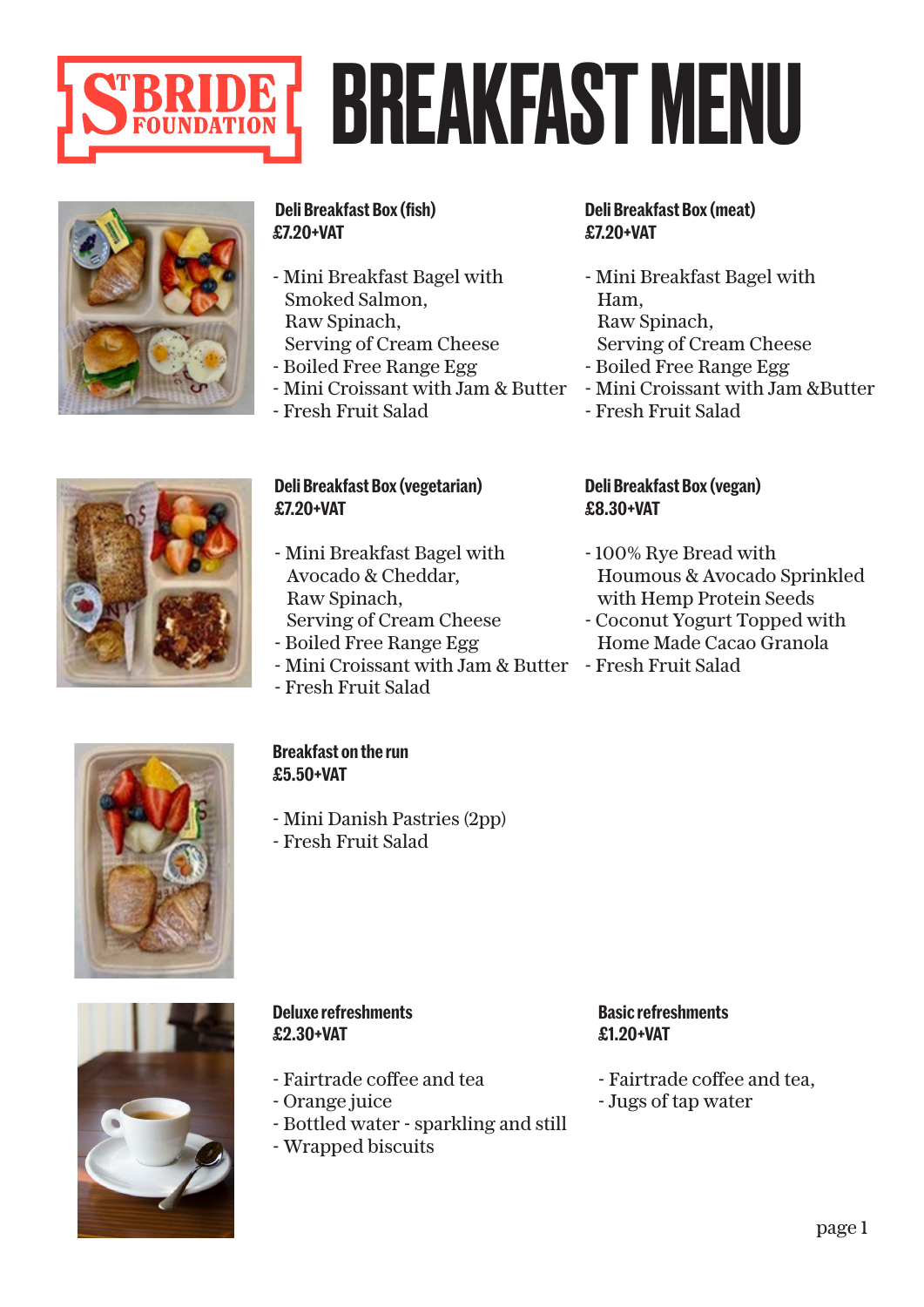

### SANDWICH MENU



### **Classic Menu £8.00+VAT**

- Selection of sandwiches, speciality breads and wraps  $(1.5$  rounds  $p/p)$ 

### **Bronze Menu £11.30+VAT**

- Selection of sandwiches, mini rolls and wraps (1.5 rounds p/p)
- Fresh Fruit Skewer
- Homemade Cake Selection



### **Gold Menu £11.60+VAT**

- Selection of sandwiches, mini rolls and wraps (1 rounds p/p)
- Choice of savoury item (vegetarian quiche or chicken
- goujon) - Fresh Fruit Skewer
- Homemade Cake Selection

### **Platinum Menu £14.00+VAT**

- Selection of sandwiches, mini rolls and wraps (1 round p/p)
- 3 Chefs choices of savoury items (list of options available on request)
- Fresh Fruit Skewer
- Homemade Cake Selection



### **Vegan menu £12.50+VAT**

- Mini rolls filled with avocado, fresh baby leaf spinach & sundried tomato
- Wraps filled with houmous, falafels, chickpeas & salad
- Traditional grain sandwiches filled with Teriyaki tofu and slaw salad
- Fresh Fruit Skewer
- Raw vegan brownies

### **Deluxe refreshments £2.30+VAT**

- Fairtrade coffee and tea
- Orange juice
- Bottled water sparkling and still water bottles
- Wrapped biscuits

### **Basic refreshments £1.20+VAT**

- Fairtrade coffee and tea,
- Jugs of tap water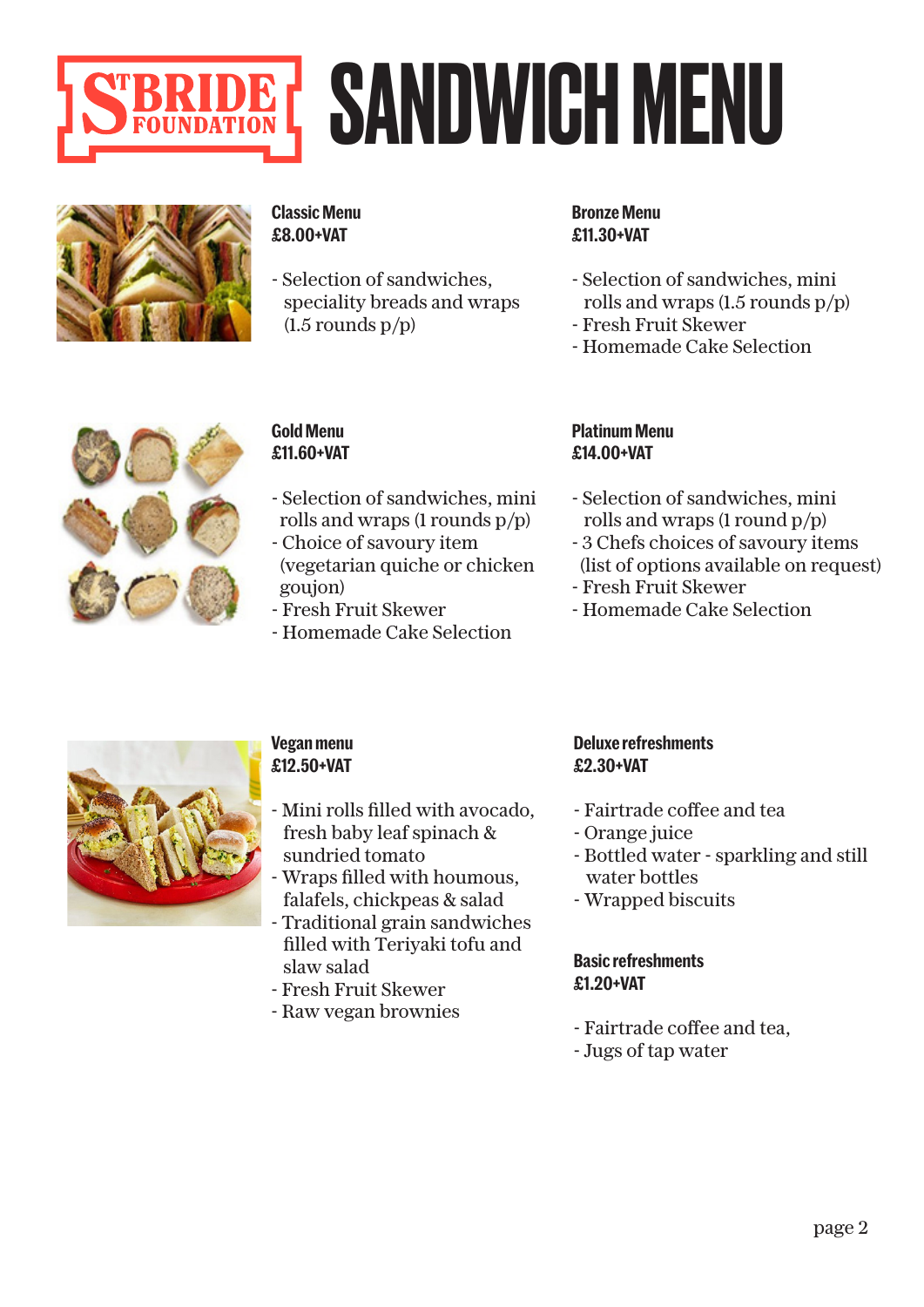



### **Crispy Chicken, Egg & Avocado Caesar Salad Box £7.20+VAT**

- Crispy Chicken Breast
- Free Range Poached Egg
- Creamy Avocado
- Croutons
- Classic Caesar Dressing & Shaved Parmesan



### **Roasted Salmon Nicoise Salad Box £7.70+VAT**

- Roasted Salmon
- Free Range Poached Egg
- Potato & Vinaigrette salad
- Raw & Cooked Vegetables
- Olives & a Grain Mustard Dressing



### **Mediterranean salad £7.20+VAT**

- Houmous Falafel
- Avocado
- Greek Salad with Feta
- Served with a Flat Bread



### **Vegan salad £7.20+VAT**

- Gluten Free Pasta with Tomatoes
- Borlotti Beans
- Mediterranean Grilled Vegetables
- Topped with Peppery Rocket Leaves

**Add Homemade Cake or Portuguese custard tart for £2.50+VAT per person to any of the options.**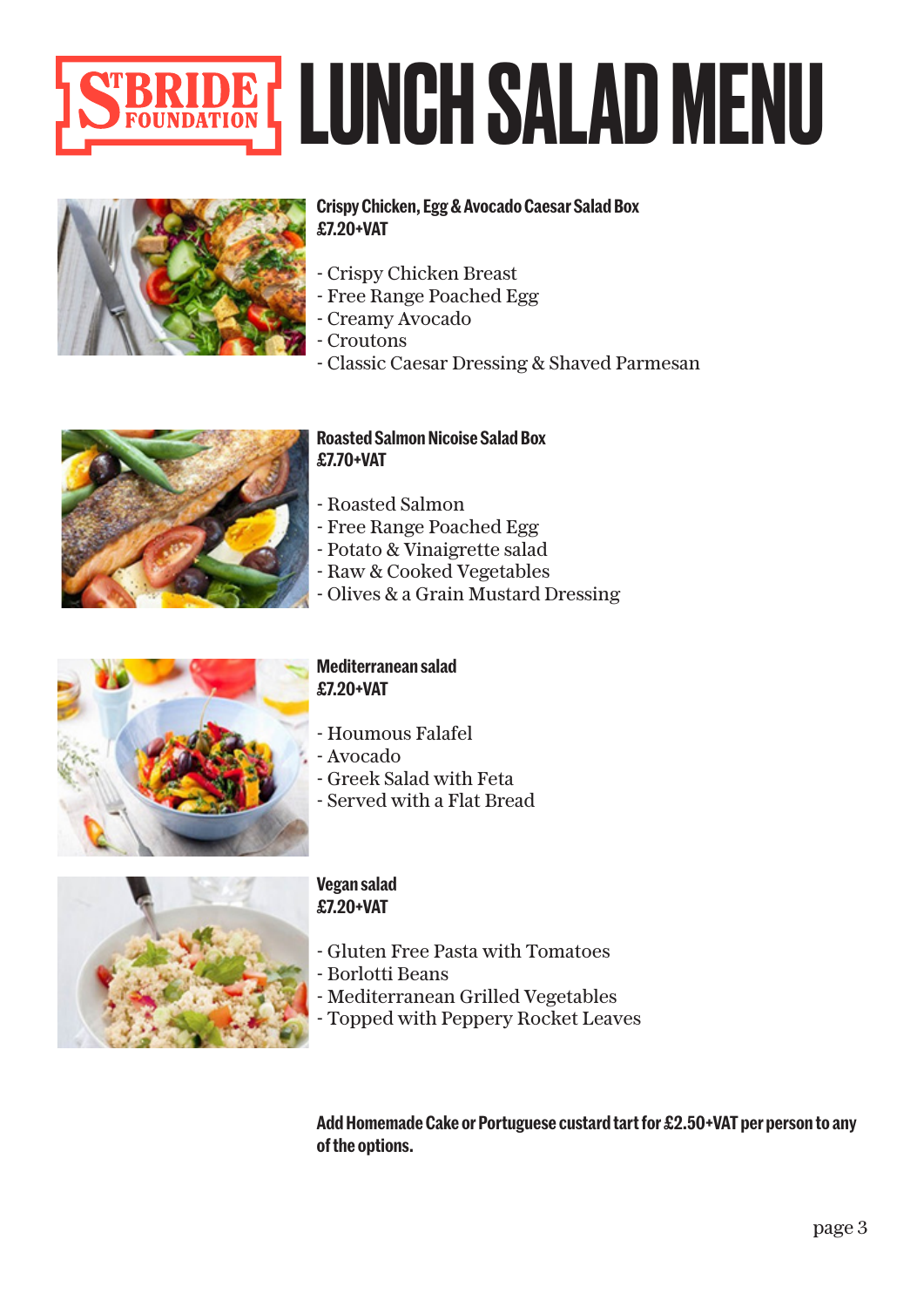

### DRINK RECEPTION



### **St Bride Foundation Favourite Platter £10.00+VAT per person/minimum 6 people**

Selection of:

- Homemade Breaded Chicken Breast Goujons
- Mini Vegetable Samosas
- Italian Stone Baked Tomato & Mozzarella Pizzas
- Crispy Butterfly Prawns
- Mini Sausages all served with spicy dips & fresh garnish



### **Greek Platter £10.00+VAT per person/minimum 6 people**

Selection of:

- Homemade Falafels
- Houmous with Crudités
- Feta Cheese & Olives
- Mini Pitta Breads

### **Italian Antipasti Platter £10.00+VAT per person/minimum 6 people**

Selection of:

- Italian meats: Parma Ham, Salami, Mortadella & Luganica Sausage
- Marinated Olives
- Mini Mozzarella & Cherry Tomato Sticks
- served with Little Fresh Tortellini Bites
- Crusty Toasted Ciabatta



### **Classic Cheese platter £7.00+VAT per person/minimum 6 people**

Selection of:

- Everybody's Ffavourite Cheese's
- Tasty Cracker Biscuits
- Grapes
- Cherry Tomatoes
- Pickles & Piccalilli



**Nibbles £3.00+VAT** Selection of Nnuts, Crisps and Olives page 4

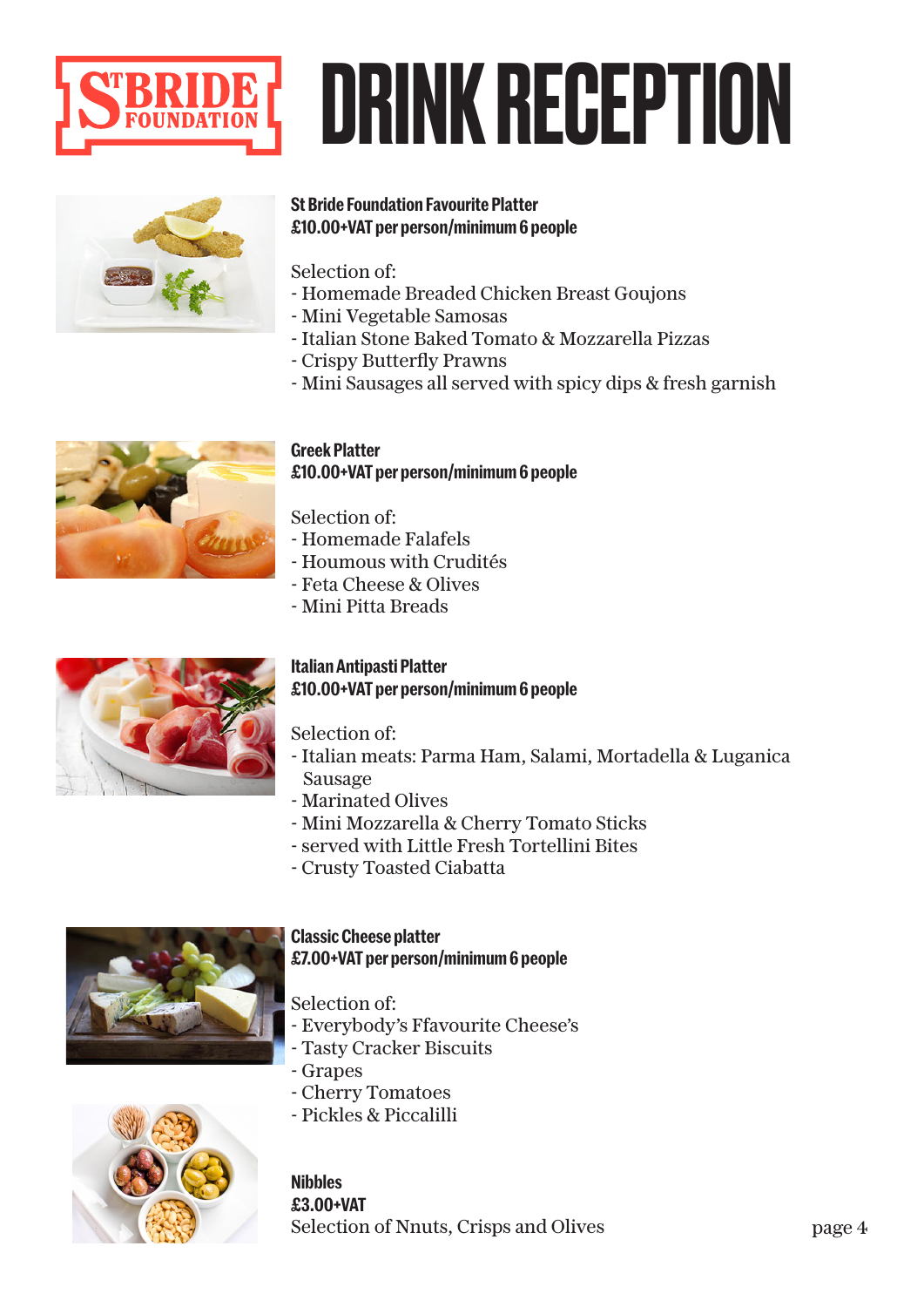

### DRINKS RECEPTION



### **DRINKS RECEPTION WITH CANAPÉS £35.00+VAT per person**

- 6 Canapés per person from selection below
- Red and White House wine, 2 glasses per person
- Selection of Beers
- Selection of Soft Drinks and Water
- Waiting staff
- Crockery and glassware

### **SELECTION OF CANAPÉS:**

### **Meat**

- Duck parfait, rye, plum, redcurrant, orange
- Carpaccio beef, parmesan shortbread, chilli, chive, mustard crème
- Peking duck spring rolls, hoi sin, cucumber, pineapple
- Yakitori chicken skewer, sesame, soy, ginger
- Chorizo, tortilla, tomato sauce, caperberry

### **Fish**

- Salmon, malted brown bread, lemon, parsley, cracked black pepper
- Charcoal shortbread, Spanish smoked anchovy, caperberry, tartare crème
- Rolled smoked salmon, orange zest, dill, pink peppercorn
- Teppanyaki salmon, pak choi, sea lettuce, sesame skewer
- Spiced Spanish prawns, red pepper dip

### **Vegetarian**

- Parmesan white truffle tartine
- Beetroot, goats cheese, Parmesan shortbread, orange, thyme
- Blue cheese crème, rye, apple chutney, pecan, blackberry
- Fennel, cumin and poppy seed goats cheese, cucumber, date

### **Vegan**

- Poached pear, walnut, beetroot hummus, baby gem
- Pomegranate, olive tapenade, roast squash, pumpernickel
- Sesame, soy marinated fresh vegetables, wasabi, butter bean roll
- Pickled cauliflower, curried hummus, pomegranate, baby gem
- Falafel, hummus, pickled kohlrabi, pomegranate, lime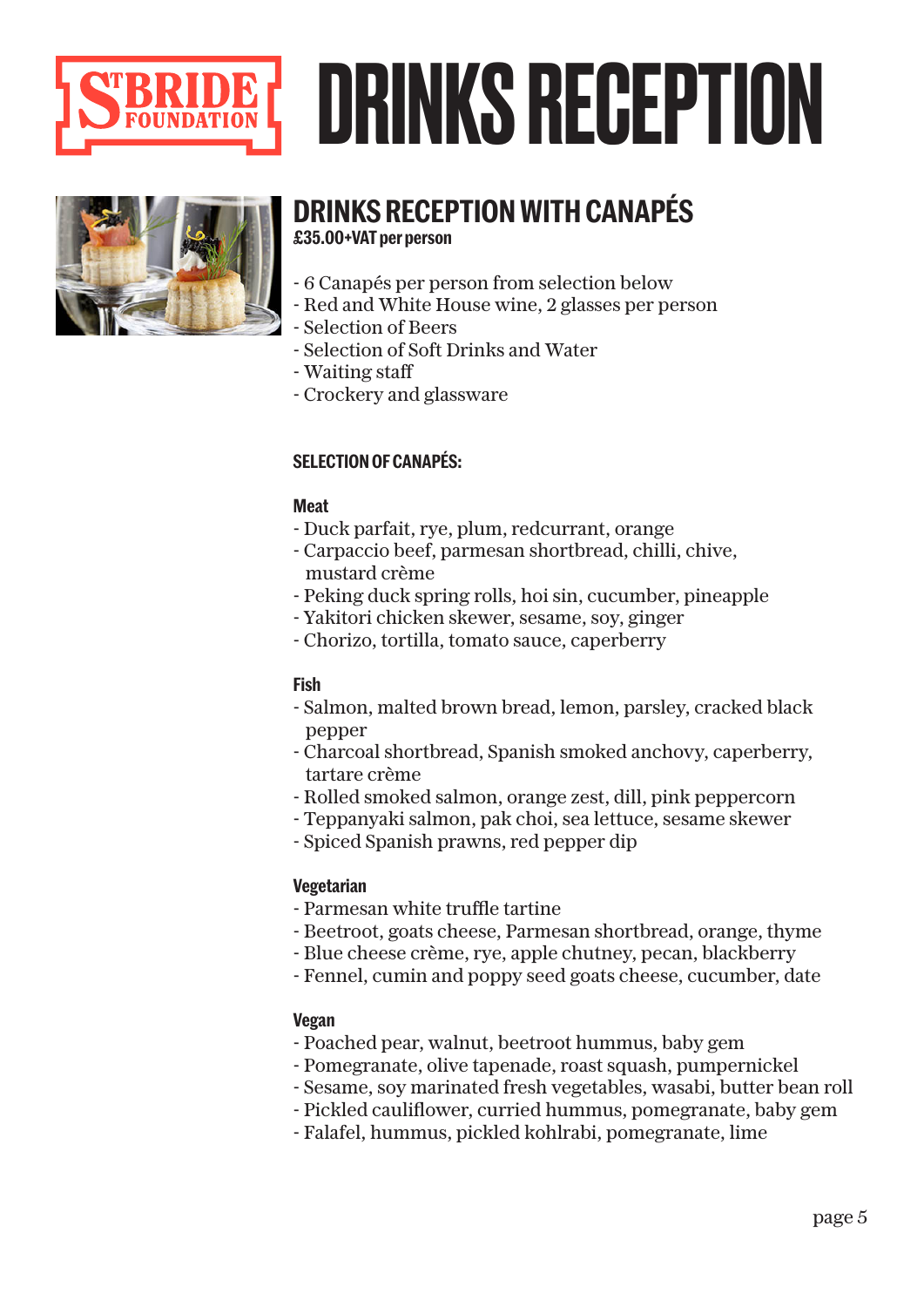

### DRINKS RECEPTION



### **Sweet**

- Sticky date pudding, caramel cream, fig, pecan
- Salted caramel brownie, vanilla cream, blackberry
- Espresso Martini cup
- Date fudge, vanilla, Tonka cream, cacao nibs, corn flowers
- Compression of pineapple, blackberry, blueberry skewer (vegan)
- Date fudge, pecan, blackberry (vegan)

### **CANAPÉS £3.00+VAT per item**

Minimum order of 150 units in total with minimum of 25 of any one option.

Served on canapé trays on the table in the room.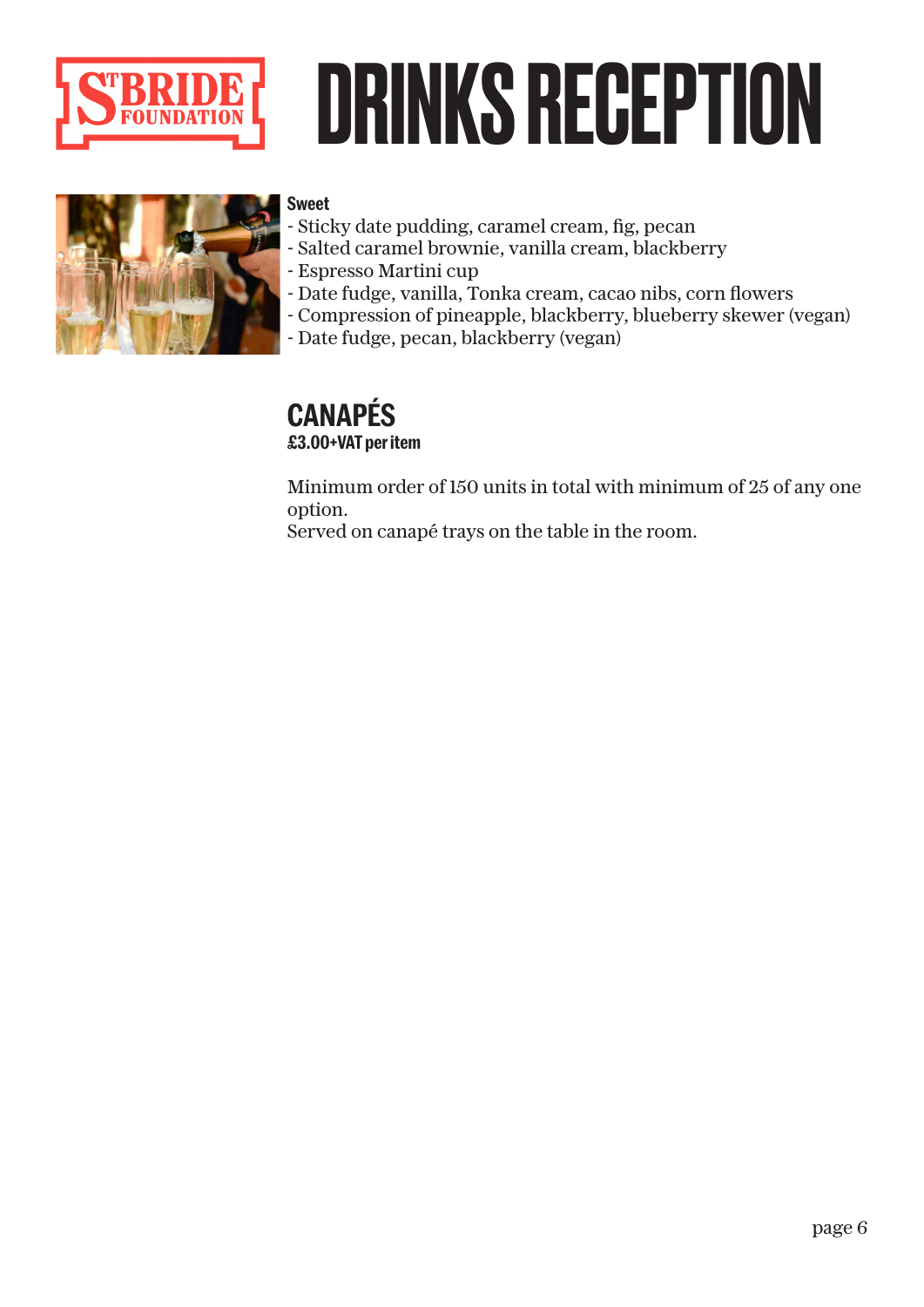

### HOT BUFFET



### **ITALIAN MENU £22.00+VAT**

- Meat Lasagne
- Spinach & Ricotta Dumplings in a rich Tomato Sauce
- Mozzarella Tricolore Salad
- Italian Roasted Vegetables
- Mixed Italian Breads
- Individual pots of Tiramisu



### **BRITISH MENU £22.00+VAT**

- Bangers (Cumberland Sausages)
- Vegetarian Sausages
- Creamed Mash with Onions and Gravy
- Buttered Carrots & Swede
- Apple Pie & Custard



### **FRENCH MENU £22.00+VAT**

- Beef Bourguignon
- Sautéed Rosemary Potatoes
- Baked Ratatouille
- Green Beans and Buttered Carrots
- Lemon Tart and Crème Fraiche



### **ASIAN MENU £22.00+VAT**

- Stir Fry Chicken with fresh Ginger, Lime, Chilli & Lemongrass
- Steamed fragrant Rice
- Vegetable Stir Fry Noodles with Cashew Nuts
- Cucumber & Coriander Salad
- Chocolate Fudge Cake served with a garnish of Fresh Berries and Creme Fraiche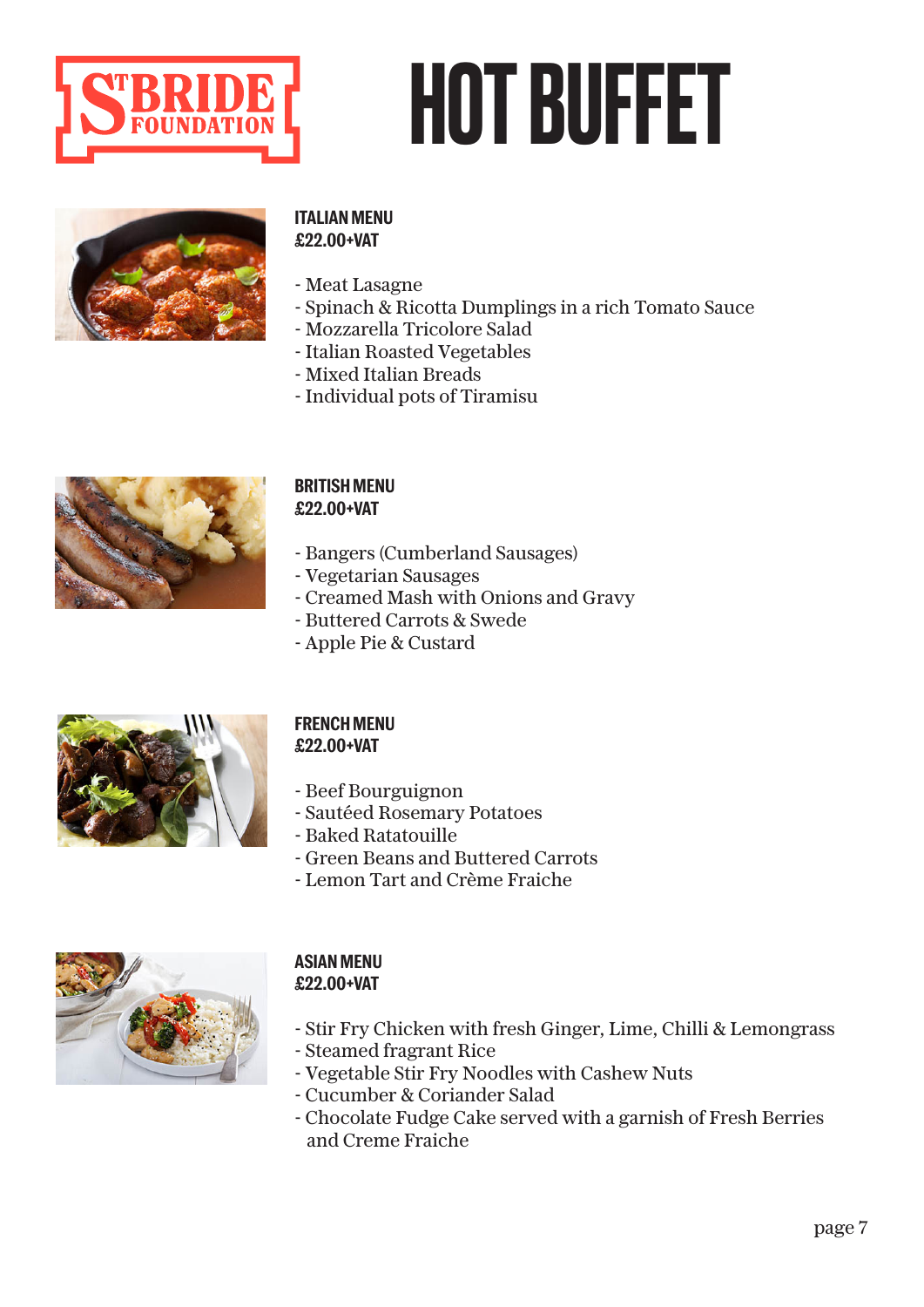

### DESSERTS

**HOMEMADE CAKE PLATTER £2.50+VAT** 

**FRUIT SKEWERS £2.20+VAT** 

**FRUIT POTS £3.30+VAT** 



**POTS OF TIRAMISU £2.20+VAT** 

**JAM FILLED DOUGHNUTS £2.20+VAT** 

**A SELECTION OF CROISSANTS (CHOCOLATE, ALMOND & PLAIN) Mini £1.75+VAT Large £2.75+VAT**



**FRUIT DANISH PASTRIES Mini £1.75+VAT Large £2.75+VAT**

**PORTUGUESE CUSTARD TART £2.50+VAT**

**All prices are per person with minimum order for 6 people**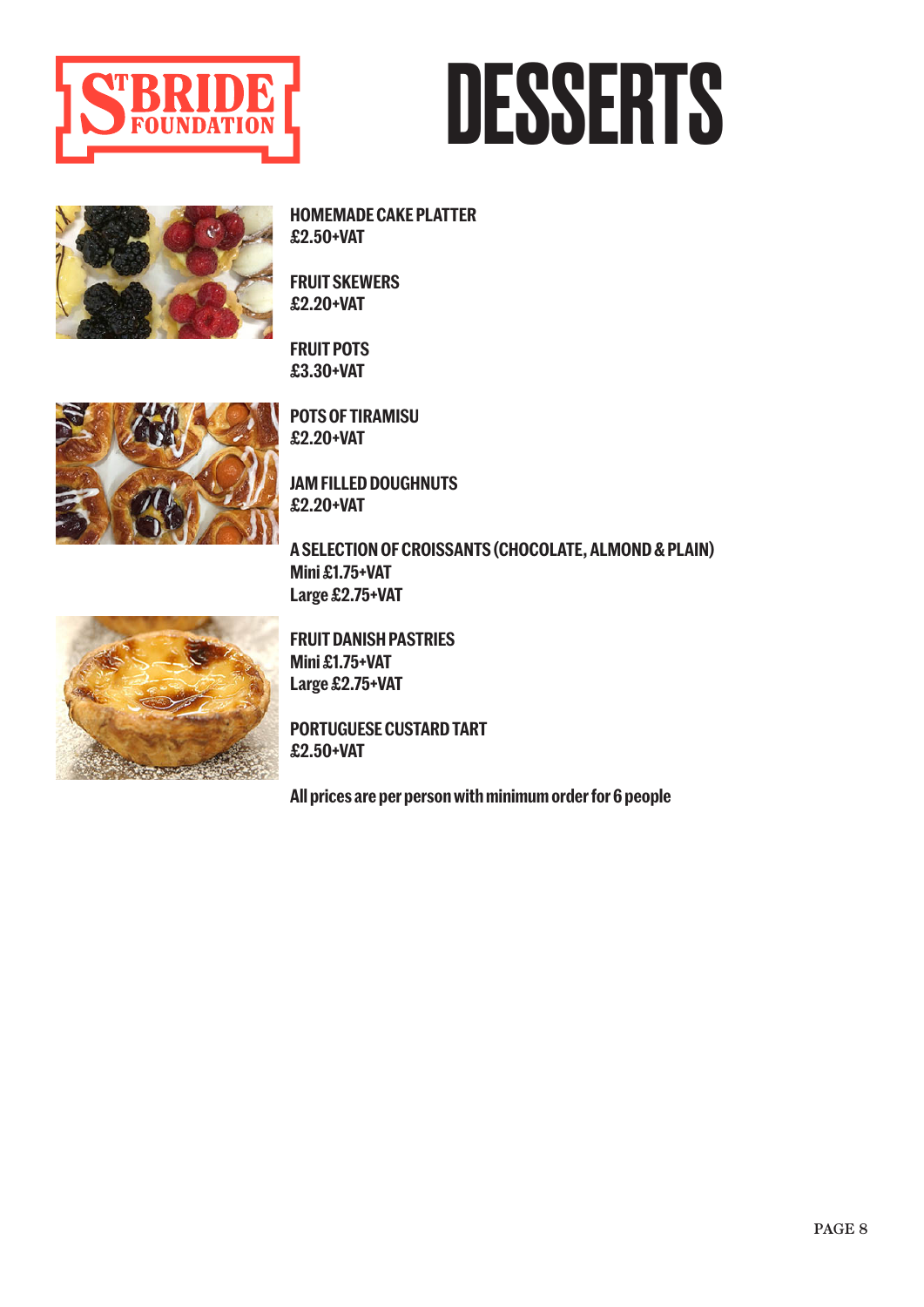

# 3 COURSE MEAL





### **£67.00 per person**

Choose one option from starter, main and dessert

### **Starter**

Jensen's Bermondsey gin and beetroot salmon gravlax with a warm kipfler potato salad Watercress soup with crab beignet and red pepper oil

Warm artichoke tart with creamed artichoke purée and artichoke flowers Goats' cheese, tomato galette with toasted pumpkin seeds and first pressed virgin olive oil

### **Main**

Roasted breast of corn-fed chicken with a pancetta and cider fricassee, dauphinoise potatoes, wilted kale and Chantenay carrots Roasted fillet of sea bream with cauliflower purée, braised citrus endive, pine nuts and golden sultanas Slow cooked pork with braised red cabbage, crispy crackling and potato rosti Aubergine byaldi with walnuts and light curry dressing

Pea and mint risotto with acidulated butter and pea shoots

### **Dessert**

Plum and almond frangipane tart with vanilla honey and sauce Anglaise Bitter chocolate tart, with mascarpone and a kumquat preserve Creme brulee with macerated raspberries, vanilla sable and a raspberry tuile Burnt lemon tart with lemon posset and creme fraiche ice-cream

Minimum of 20 guests

Prices include three course menu, plates and cutlery, napkins, chefs and waiting staff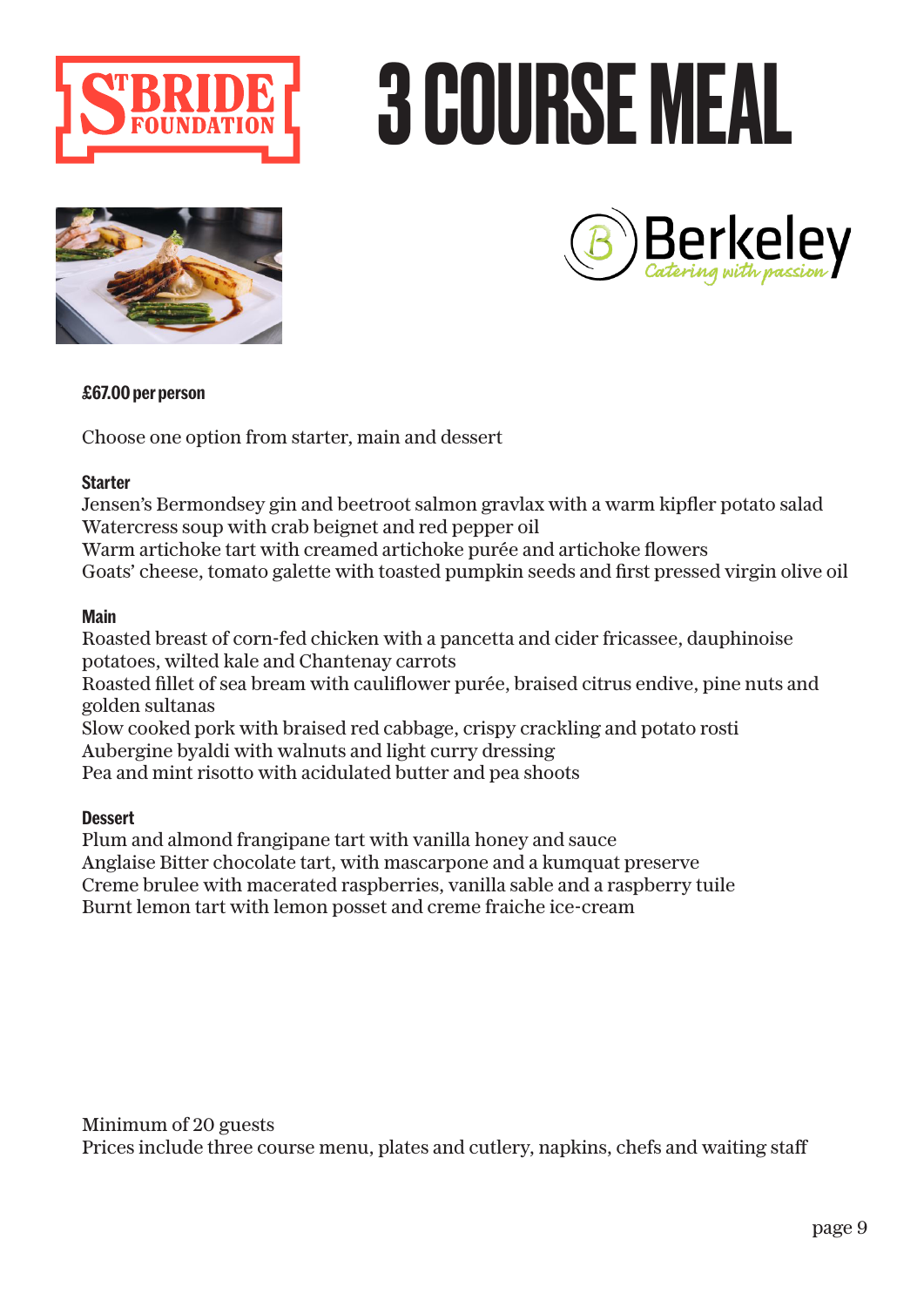

# 3 COURSE MEAL





### **£67.00 per person**

Choose one option from starter, main and dessert

### **Starter**

Home smoked salmon & hot smoked salmon rillettes, watercress horseradish and chive dressing

Saudi tiger prawn cocktail, crayfish and smoked pancetta dressing, basil mousse Tian of Cornish crab, rhubarb and cucumber compote, avocado mousse, cucumber gazpacho

Mackerel rillette with smoked mackerel fillet, soft boiled quail's egg cured cucumber ribbons, homemade soda bread

House pate, duck liver, ham hock and black pudding, pistachio dressing, brioche Chicken liver and Madeira parfait, pineapple and black pepper compote, brioche Kidderton Ash goat's cheese, pickled beetroot with rocket leaf salad thyme, honey and walnut dressing

Feta in panko breadcrumb, watermelon, toasted pinenuts with a rocket and mint pesto Roquefort and wild mushroom tart, watercress salad, apple and walnut dressing Grilled artichoke and three bean salad, confit garlic and balsamic dressing

### **Main**

Suffolk chicken breast, potato fondant, pea and truffle purée, pea shoot salad Slow roast pork belly and crackling, cauliflower cheese croquettes, roast apple, Calvados jus Twelve-hour roast shoulder of lamb, roast garlic mash, chorizo and three bean cassoulet red wine jus

Pan fried salmon, dill and parmesan gnocchi, tomato and lemon beurre noisette Wild mushroom arancini, pickled mushroom and rocket salad with parmesan Grilled Portobello mushroom with a parmesan crust, roasted garlic puree sautéed butternut squash

Parmesan gnocchi with roast pumpkin, chargrilled red onion, truffle velouté Goat's cheese tagliatelle, confit tomato, mint